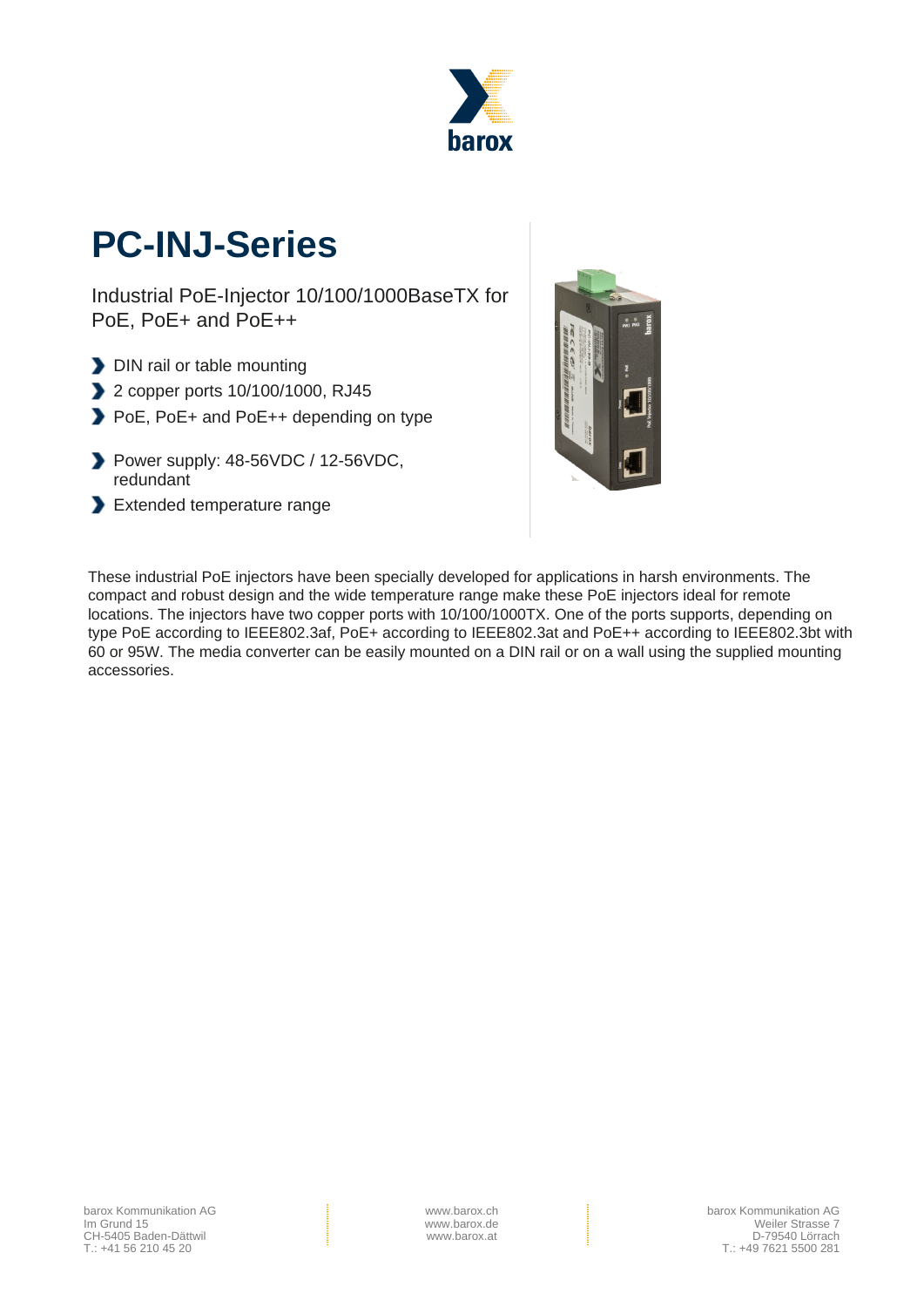

## **Technical data**

#### **General properties**

| supply voltage        | Power is supplied via a separate 48-56VDC power supply unit.<br>With PoE+ the supply voltage must be at least 50VDC<br>With PoE++ the supply voltage must be at least 52VDC<br>PC-INJ-30W-B: 12-56VDC, this type is equipped with a voltage booster<br>PC-INJ-60W-B: 24-56VDC, this type is equipped with a voltage booster |  |
|-----------------------|-----------------------------------------------------------------------------------------------------------------------------------------------------------------------------------------------------------------------------------------------------------------------------------------------------------------------------|--|
|                       | The power supply must be ordered separately.                                                                                                                                                                                                                                                                                |  |
| power consumption     | 2W, without PoE                                                                                                                                                                                                                                                                                                             |  |
| operating temperature | $-40^{\circ}$ C to $+75^{\circ}$ C                                                                                                                                                                                                                                                                                          |  |
| dimensions            | 104 x 32 x 82mm (HxBxL), all measurments without plug                                                                                                                                                                                                                                                                       |  |

#### **interfaces**

| copper ports | Port 1: data only<br>Port 2: 10/100/1000TX, RJ45<br>PoE:<br>Type PC-INJ-30W: PoE and PoE+, IEEE802af/at, only Mode A, max. 36W<br>Type PC-INJ-30W-B: PoE and PoE+, IEEE802af/at, only Mode A, max. 36W<br>Type PC-INJ-60W: PoE, PoE+ and PoE++ 60W, IEEE802.3af/at, Mode A and B, max<br>60W<br>Type PC-INJ-60W-B: PoE, PoE+ and PoE++ 60W, IEEE802.3af/at, Mode A and B, max<br>60W<br>Type PC-INJ-95-B: PoE, PoE+ and PoE++ 95W, IEEE802.3af/at, Mode A and B, max.<br>95W<br>Type PC-INJ-95-BT: PoE, PoE+ and PoE++ 90W, IEEE802.3af/at/bt, only Mode A, |
|--------------|-------------------------------------------------------------------------------------------------------------------------------------------------------------------------------------------------------------------------------------------------------------------------------------------------------------------------------------------------------------------------------------------------------------------------------------------------------------------------------------------------------------------------------------------------------------|
|              | max. 90W                                                                                                                                                                                                                                                                                                                                                                                                                                                                                                                                                    |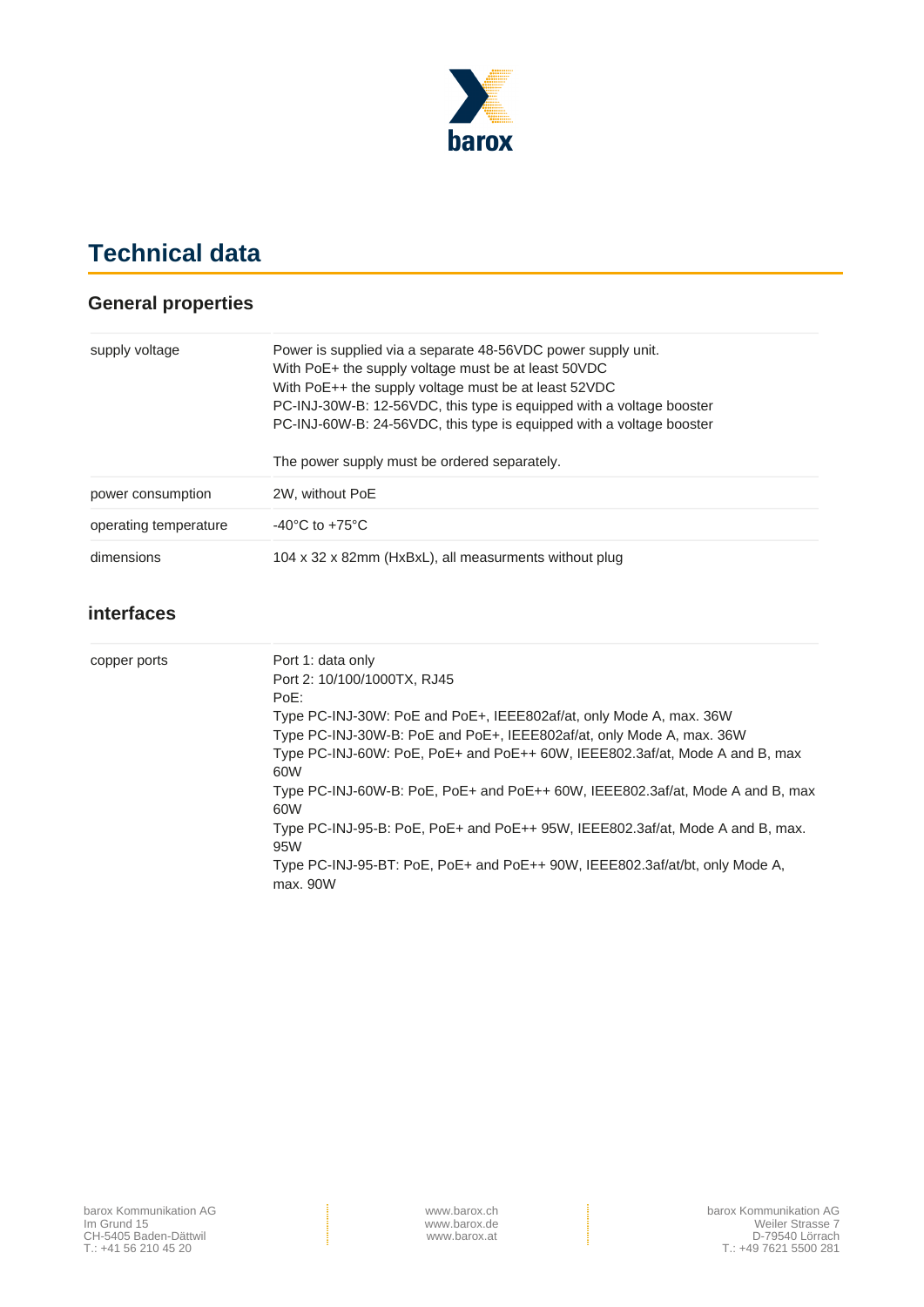

### **network properties**

| PoE Management |                                                             |  |
|----------------|-------------------------------------------------------------|--|
| security       | FCC Class A, CE                                             |  |
| standards      | 802.3, 10Base-T Ethernet                                    |  |
|                | 802.3u, 100BaseTX und 100BaseFX Fast Ethernet               |  |
|                | 802.3ab 1000BaseTX, Gigabit Ethernet                        |  |
|                | EN55022/24, ITE Equipment                                   |  |
|                | EN50155, Electronic devices for railway applications        |  |
|                | EN50121-3-2, Railway use, electromagnetic compatibility     |  |
|                | EN50121-4, Railway use, electromagnetic compatibility       |  |
|                | EN55011, ISM (Industrial, Scientific and Medical Equipment) |  |
|                | EN60950-1, Security                                         |  |
|                | EN50155 / EN60068-2-6, Vibration                            |  |
|                | EN50155 / EN60068-2-27, Shock                               |  |
|                | EN50155 / EN600-2-32 Free Fall                              |  |